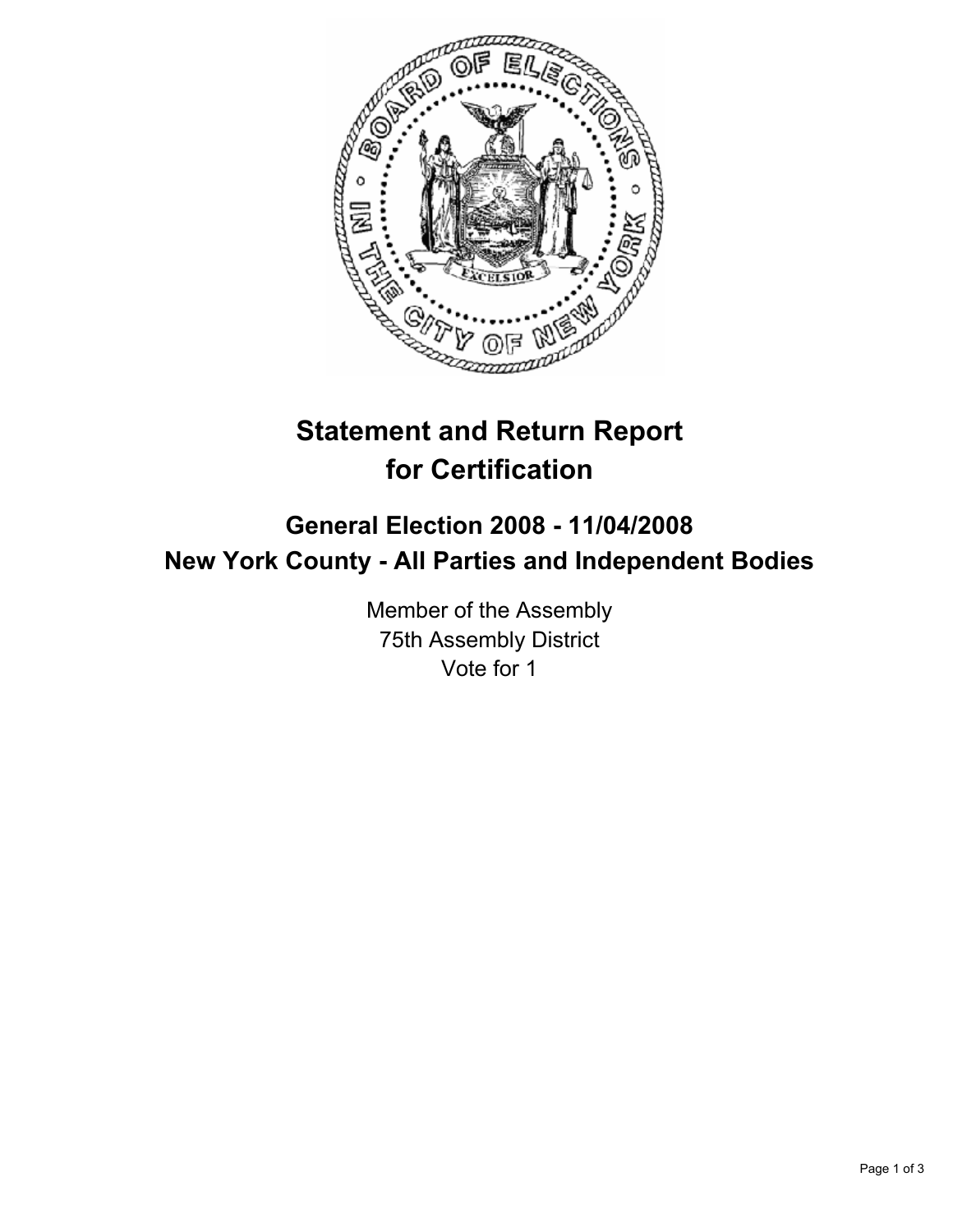

## **Assembly District 75**

| <b>PUBLIC COUNTER</b>                  | 57,018 |
|----------------------------------------|--------|
| <b>EMERGENCY</b>                       | 595    |
| ABSENTEE/MILITARY                      | 3,268  |
| <b>AFFIDAVIT</b>                       | 2,894  |
| <b>Total Ballots</b>                   | 65,460 |
| RICHARD N GOTTFRIED (DEMOCRATIC)       | 41,357 |
| SAUL J FARBER (REPUBLICAN)             | 8,476  |
| SAUL J FARBER (INDEPENDENCE)           | 895    |
| RICHARD N GOTTFRIED (WORKING FAMILIES) | 2,095  |
| CHANDRA OPPENHEIM (WRITE-IN)           |        |
| CHUCK ZLATKIN (WRITE-IN)               |        |
| LUCY MARTINEZ (WRITE-IN)               |        |
| RIGHT-TO-LIFE (WRITE-IN)               |        |
| STEVE MASUR (WRITE-IN)                 |        |
| <b>Total Votes</b>                     | 52,828 |
| Unrecorded                             | 12.632 |